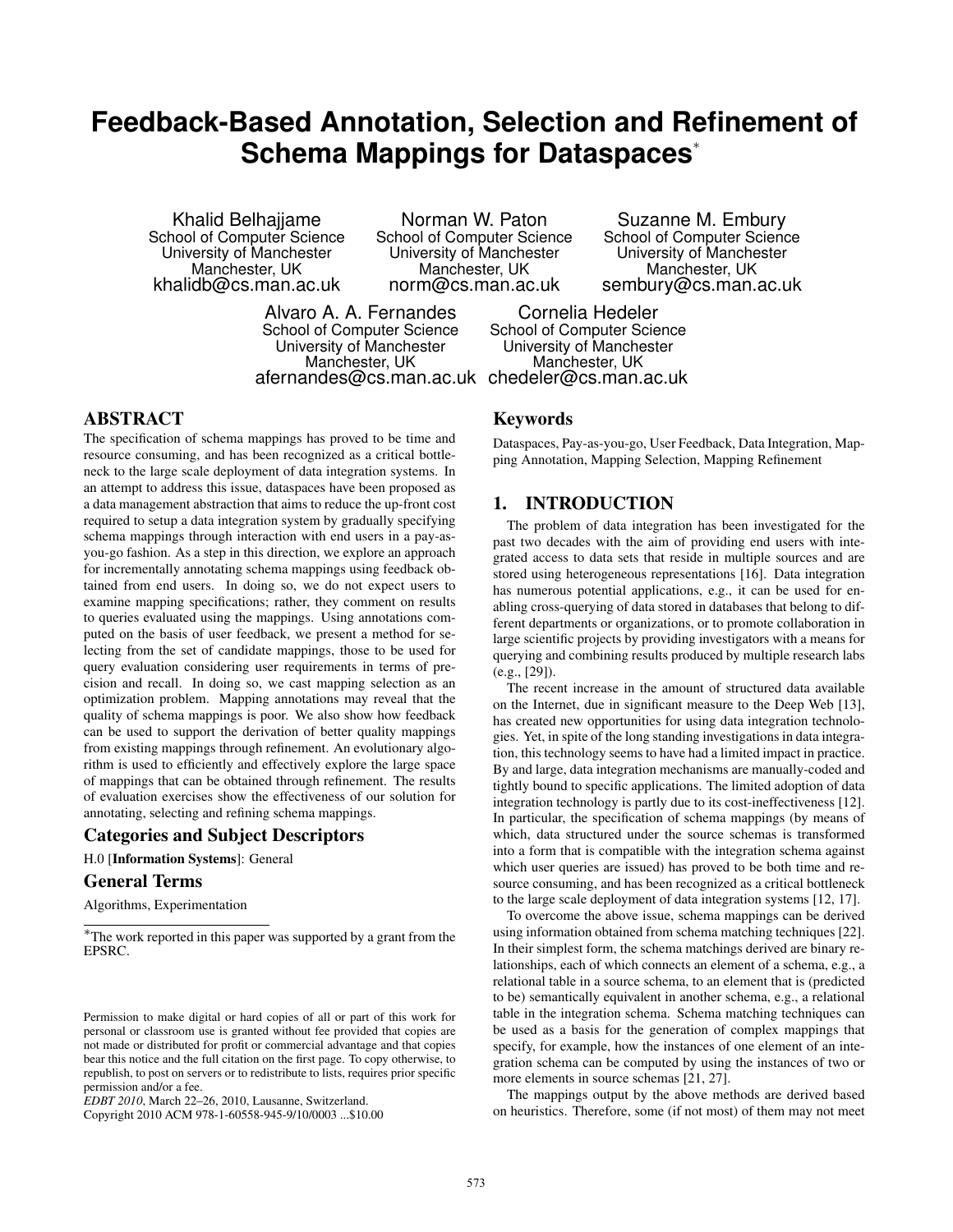end users' needs. Consider, for example, the case of Clio [21]. To specify complex mappings that involve two or more relations in the source schemas, these relations are combined using, for example, a join predicate that is derived based on referential integrity constraints between the relations in question. While intuitive, this approach does not guarantee that the mapping obtained meets the requirements of end users. This raises the question as to how generated schema mappings can be verified.

A handful of researchers have investigated the problem of schema mapping verification [4, 5]. For example, the Spicy system provides functionalities for checking a set of mappings to choose the ones that represent better transformations from a source schema into a target schema [4]. To do this, the instances obtained using the mappings under verification are compared with instances of the target schema, which are assumed to be available. Chiticariu *et al.* developed a tool for debugging schema mapping [5]. Specifically, the tool can be used to compute *routes* that describes the relationship between source and target data of a given schema mapping.

Using the above tools, the verification of schema mappings takes place before the data integration system is set-up, which may incur a considerable up-front cost [9, 12]. In this paper, we explore a different approach in which generated schema mappings co-exist, and are verified in a pay-as-you-go fashion. Instead of verifying schema mappings before they are used, we consider that the data integration system is setup using as input schema mappings that are derived using mapping generation techniques. These mappings are then incrementally annotated with estimates of precision and recall [25] derived on the basis of feedback from end users. Our approach to mapping annotation is consistent with the dataspaces aim to provide the benefits of classical data integration while reducing up-front costs [12]. We do not expect users to be able to (directly) confirm the accuracy of a given mapping nor do we require them to give feedback based on the mapping specification; direct manual refinement of schema mappings requires significant expertise [5]. Instead, the feedback required from users provides information about the usefulness of the results obtained by evaluating queries posed using the generated mappings. With this information, we then annotate the mappings. Specifically, we estimate the precision and recall of the mappings, given the results they return and based on the feedback supplied by the user. For example, consider a mapping *m* that is candidate for populating a relation *r* in the integration schema. Based on user feedback that picks tuples that belong to *r* and tuples that do not, we estimate the precision and recall of the results retrieved using *m*. They are no more than estimates because we do not assume the user has complete knowledge of the correct extent to be returned and, therefore, do not ask the user to judge every tuple returned. In this paper, we report on an evaluation of the quality of the resulting mapping annotations for different quantities of user feedback.

Individual elements of the integration schema will frequently be associated with many candidate mappings. We consider a setting in which the candidate mappings are generated based on a large number of matches obtained using multiple matching mechanisms. Therefore, evaluating a user query using all candidate mappings incurs a risk of dramatically increasing the query processing time, and of obtaining a too large collection of results, the majority of which do not meet user needs. We present a method that, given user feedback, a query, and user requirements in terms of precision and recall, selects the set of mappings to be used for evaluating the query that are likely to meet the stated requirements. Specifically, this method casts the problem of mapping selection as a constrained optimization problems, i.e., that of identifying the subset of the candidate mappings that maximize the recall (resp. precision) given

a minimum threshold for the precision (resp. recall).

Mapping annotations may reveal that the quality of schema mappings is poor, i.e., they have low precision and recall. We address this issue by refining schema mappings with a view to constructing new, *better* quality-mappings. Our approach to mapping refinement combines and mutates the candidate mappings to construct new mappings with better precision and recall. The space of mappings that can be obtained through refinement is potentially very large. To address this issue, we present an evolutionary algorithm for exploring this space.

In summary, the contributions of this paper are:

• An approach for incrementally annotating schema mappings based on user feedback. This is to our knowledge the first study that investigates the use of feedback supplied by end users to annotate schema mappings with estimates of their precision and recall.

• A method for schema mapping selection. Given a set of feedback instances supplied by the user, we present a method that can be used for selecting mappings whose results meet user requirements in terms of precision and recall.

• An evolutionary algorithm for mapping refinement. Using a set mutation and cross-over operators, we show how user feedback can inform the construction of better quality mappings from an initial set of candidate mappings.

• An empirical evaluation assessing the effectiveness of our solutions for annotating, selecting and refining schema mappings.

The paper is structured as follows. We begin by presenting the model for capturing user feedback, in Section 2. We then show how feedback instances of this model can be used for annotating schema mappings, and we report the results of an evaluation exercise that assesses the quality of annotations obtained, in Section 3. We describe, in Section 4, a method for selecting schema mappings, and present the results of an experiment that assesses the effectiveness of this method. We describe, in Section 5, a collection of mutation and cross-over operators that can be used to support mapping refinement. We also present an algorithm for exploring the space of mappings that can be obtained using those operators, and report on the results of an experiment that assesses the effectiveness of this algorithm. We analyze and compare existing works to ours, in Section 6, and conclude the paper in Section 7.

# 2. CANDIDATE MAPPINGS AND USER FEEDBACK

We begin by introducing the notion of candidate mappings and by presenting the model for defining user feedback.

A data integration system is essentially composed of four elements, namely the schemas of the sources, the data sets to be integrated, an integration schema over which users pose queries, and schema mappings that specify how data structured under the schemas of the sources can be transformed and combined into data structured according to the integration schema [8]. A schema mapping can be defined by the pair  $\langle q_i, q_s \rangle$ , where  $q_i$  and  $q_s$  are two queries of the same arity over the integration schema and the source schemas, respectively. It specifies that the concepts represented by the queries  $q_i$  and  $q_s$  are semantically equivalent [16]. For the purposes of this paper, we confine ourselves to mappings that relate one element in the integration schema to a query over the source schemas: these mappings are called in the literature *global-as-view* mappings [16]. We also adopt the relational model for expressing integration and source schemas. We, therefore, define a schema mapping m by the pair  $m = \langle r_i, q_s \rangle$ , where  $r_i$  is a relation in the integration schema, and  $q_s$  is a relational query over the source schemas. We use *m.integration* to refer to  $r_i$ , and *m.source* to refer to  $q_s$ .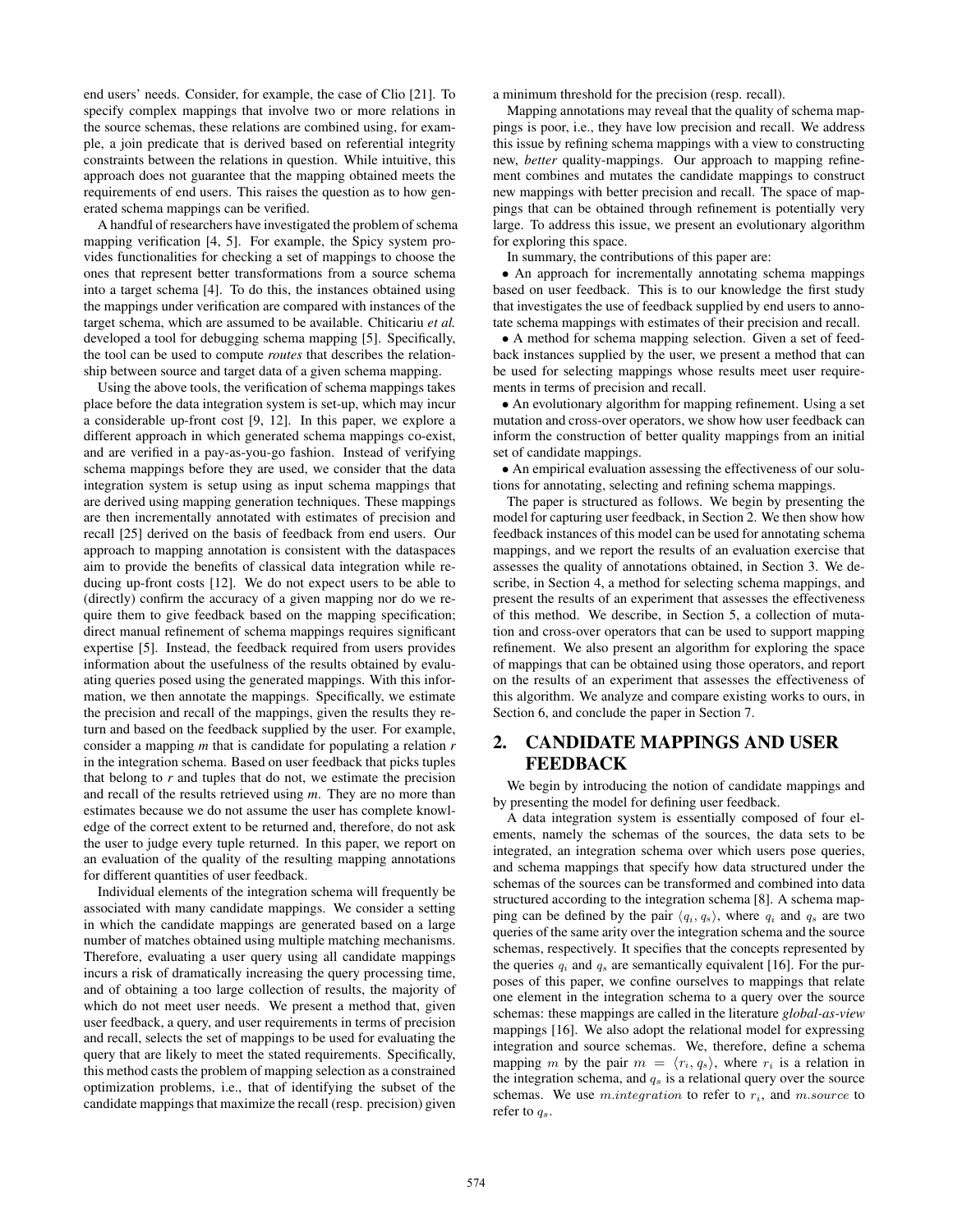To respond to the need for rapid data integration, existing schema matching techniques can be used to produce the input for algorithms capable of automatically generating the mappings between the integration schema and the source schemas (e.g., [22]). Multiple matching mechanisms can be used, each of which could give rise to multiple mapping candidates for populating the elements of the integration schema. To answer a user query *uq*, issued against the integration schema, each relation  $r_i$  involved in  $uq$  needs to be reformulated in terms of the source relations using a mapping candidate. This raises the question as to which mappings among the candidate mappings of  $r_i$  to use for answering a user query.

Candidate mappings may be labeled by scores that are derived from the confidence of the matches used as input for the generation of mappings (e.g., [6]). This suggests that the candidate mappings with the highest scores can be used for reformulating users' queries. However, since the confidences of matches, and therefore the scores of mappings, are computed based on heuristics, there is no guarantee that the mapping with the highest score reflects the true needs of end users [4, 10]. Moreover, in a data integration setting, (a sample of) the content of the integration schema is rarely available, and therefore instance-based matchers may not be able to be used to match the source schemas to the integration schema. Thus, the likelihood that the scores associated with the mappings are inaccurate can be higher than in situations in which the contents of the schemas to be matched are available, e.g., in data exchange [8].

In this paper, we use a different source of information for assessing candidate mappings, namely user feedback. In doing so, the user is not provided with a set of (possibly complex) mapping expressions; rather, s/he is given a set of answers to a query issued against the integration schema and which was answered using one or more candidate mappings. To further illustrate the kinds of feedback that can be supplied, consider that the user issued a query to retrieve the tuples of the relation  $r_i$  in the integration schema. This query is evaluated using one or more mappings that are candidates for populating  $r_i$ , and the query results are displayed to the user. The user then examines and comments on the results displayed using the following kinds of feedback:

- That a given tuple was expected in the answer.
- That a certain tuple was not expected in the answer<sup>1</sup>.
- That an expected tuple was not retrieved.

The kinds of feedback we have just described are tuple-based in the sense that they comment on the correctness of the membership relation between tuples and the result set returned by a set of mappings. A finer grained form of feedback can also be supported. In particular, the user can indicate that a given attribute of  $r_i$  cannot have a given value. As in information retrieval [23], we assume that users provide feedback on a voluntary basis: they are not required to comment on every single result they are given, rather, they supply feedback on the results of their choice.

To cater for the types of feedback introduced above, we define a feedback instance  $uf$  provided by the user by the tuple:

#### $uf = \langle AttV, r, exists, provenance \rangle$

where  $r$  is a relation in the integration schema,  $AttV$  is a set of attribute-value pairs  $\langle att_i, v_i \rangle$ ,  $1 \leq i \leq n$ , such that  $att_1, \ldots, att_n$ are attributes of r, and  $v_1, \ldots, v_n$  are their respective values. *exists* is a boolean specifying whether the attribute value pairs in  $AttV$ conform to the user's expectations. To specify whether exists is true or not, we assume the existence of a function  $ext{ext}(r)$ , that Protein

|                | accession   | name              | gene           | length | mappings       |
|----------------|-------------|-------------------|----------------|--------|----------------|
| $t_1$          | P17110      | Chorion protein   | cp36           | 320    | $m_1, m_4$     |
| t <sub>2</sub> | X51342      | genomic DNA       | cp36           | 142    | $m_1, m_2$     |
| t,             | HSP70 CERCA | HSP70             | Ensembl        | 231    | m <sub>1</sub> |
| $t_4$          | P91902      | <b>HP70</b>       | <b>CTXD</b>    | 526    | $m_2, m_3$     |
| $t_{5}$        | Q06589      | Cecropin-1        | CEC1           | 63     |                |
| $\mathsf{t}_6$ | Uniprot     | <b>NU5M CERCA</b> | Oxidoreductase | 234    | m <sub>2</sub> |

#### Figure 1: Example of query results

returns the set of tuples that belong to  $r$  in the user conceptualization of the world. Note that  $extent(r)$  is not available, rather we obtain incomplete information about the tuples that belong to  $extent(r)$  through user feedback. *exists* is true iff there is a tuple in  $ext{ent}(r)$  in which the attributes  $att_1, \ldots, att_n$  take the values  $v_1, \ldots, v_n$ , respectively. That is:

$$
|t \in \text{ extent}(r) \text{ s.t. } \forall i \in \{1, ..., n\}, \text{ } t[att_i] = v_i| \geq 1
$$

 $t[att]$  denotes the value of the attribute *att* in the tuple t. *provenance* specifies the origin of the attribute value pairs on which feedback was given. These could have been provided by the user, or obtained from the sources using one or multiple mappings. Therefore:

provenance  $\in \{``userSpecial", Map\}$ 

 $provenance = 'userSpecificed'$  means that the attribute value pairs  $AttV$  are provided by the user.  $AttV$  may also be retrieved from the sources in which case *provenance*  $= Map$ , where Map is the set of mappings that can be used to retrieve  $AttV$  from the sources.

As an example, consider a life scientist who is interested in studying the proteome of the Fruit Fly. Given that data describing this proteome is stored across multiple bioinformatics sources (e.g., Uniprot<sup>2</sup>, IPI<sup>3</sup> and Ensembl<sup>4</sup>), the scientist needs to access and combine data that belong to these sources. In doing so, the scientist prefers to use a given (integration) schema: this schema can be manually designed or automatically derived from a set of queries that are of interest to the scientist. Rather than attempting to manually specify the schema mappings between the source schemas and the integration schema, the scientist opts for a low upfront-cost option whereby candidate schema mappings are automatically derived. Once the mappings have been derived, the scientist issues a query to find the available proteins of the Fruit Fly. This query is evaluated using the mapping candidates for populating the *Protein* relation. Assume that the evaluation results are displayed as shown in Figure 1. The *mappings* column specifies the candidate mappings that were used for retrieving a given tuple. Note that, in general, this column would not be visible to the user; it is displayed in Figure 1 for ease of exposition only.

The user examines the results displayed and supplies feedback specifying whether they meet the requirements. For example, the feedback instance  $uf_1$  given below specifies that the tuple  $t_1$ , which was retrieved using the mappings  $m_1$  and  $m_4$  is a *true positive*, i.e., meets the user's expectations.

```
uf_1 = \langle AttV_1, Protein, true, \{m_1, m_4\}\rangleAttV_1 = \{ \langle accession, 'P17110' \rangle, \langle name, 'Chorion protein' \rangle,\langle gene, 'cp36' \rangle, \langle length, '320' \rangle
```

```
<sup>2</sup>http://www.uniprot.org
```
3 http://www.ebi.ac.uk/IPI

4 http://www.ensembl.org

<sup>&</sup>lt;sup>1</sup>This form of feedback is called negative relevance feedback in the information retrieval literature [23].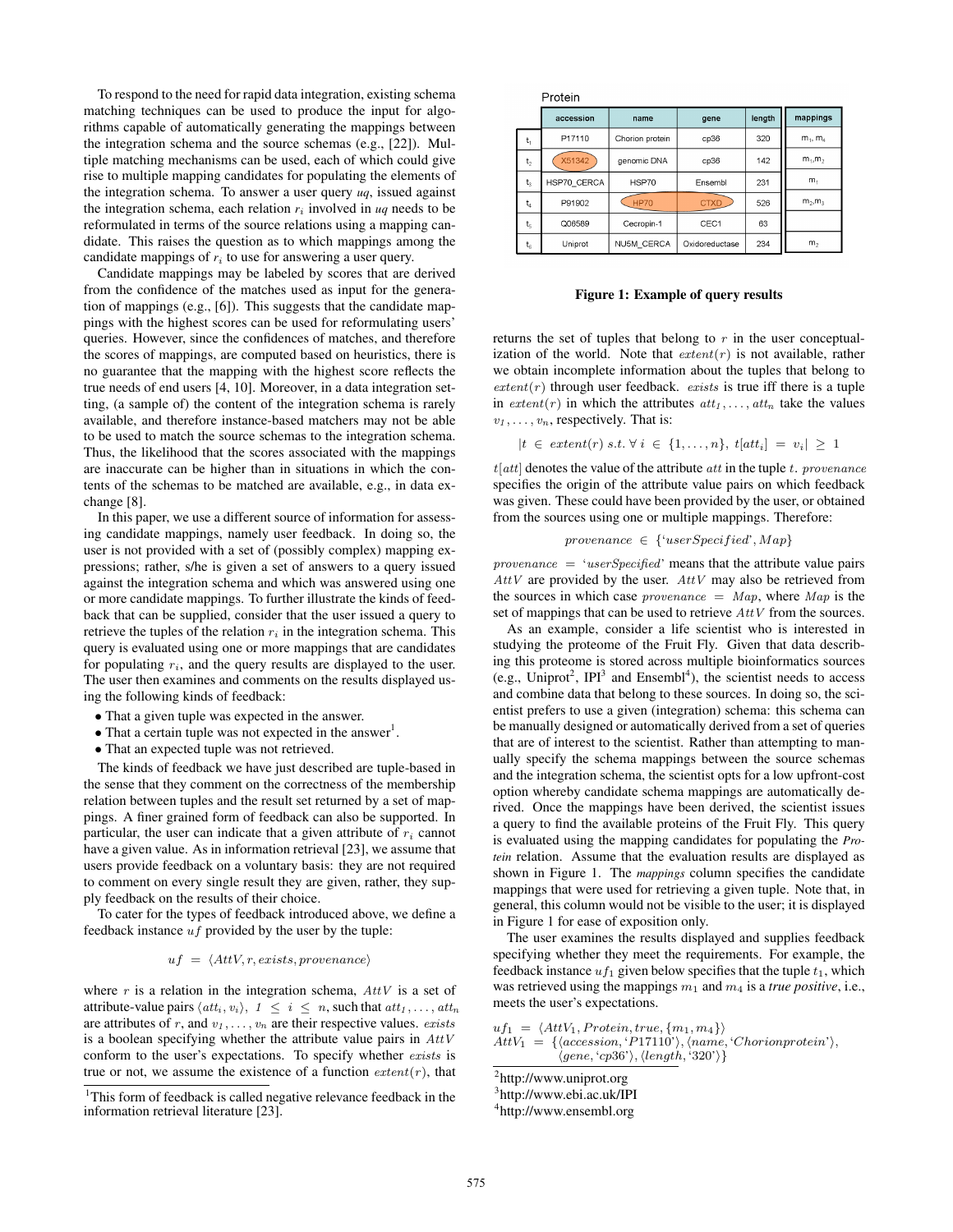The user can also provide feedback specifying *false positives*, i.e., results that do not meet the requirements. For example, the feedback instance  $uf_2$  below specifies that the accession of a protein cannot have the value *X51342*; indeed, this is a DNA accession, not a protein one. Similarly, the feedback instance  $uf_3$  below specifies that the protein named *HP70* does not belong to the *CTXD* gene.

$$
uf_2 = \langle \{ \langle accession, 'X51342' \}, Protein, false, \{m_1, m_2\} \rangle \right. uf_3 = \langle \{ \langle name, 'HPT0' \rangle, \langle gene, 'CTXD' \rangle \}, Protein, false, \{m_2, m_3\} \rangle
$$

In addition to true positives and false positives, the user can also specify false negatives, i.e., results that are expected by the user and are not returned. The tuple  $t_5$  is, for example, a false negative as specified by the following feedback instance.

$$
uf_4 = \langle AttV_4, Protein, true, 'userSpecificed' \rangle
$$
  
AttV<sub>4</sub> = { $\langle accesion, 'Q06589', \langle name, 'Cecropin - 1' \rangle, \langle gene, 'CEC1' \rangle, \langle length, '63' \rangle \}$ 

Note that for the purposes of this paper, we assume that a group of users that supply feedback have the same requirements, in the sense that they agree about  $extent(r)$  for any relation  $r$ , and that those requirements do not change over time. The study of changing requirements and its symptoms, e.g., conflicts between provided feedback instances, is outside the scope of this paper.

In what follows, given a mapping candidate *m* for populating a relation *r* in the integration schema, and given a set of feedback instances *UF* supplied by the user, we use *tp(m,UF)*, *fp(m,UF)*, *fn(m,UF)*, respectively, to denote the true positives, false positives and false negatives of *m* given the feedback instances in *UF*.

## 3. ANNOTATING SCHEMA MAPPINGS

Using feedback instances of the form described in the previous section, we now show how candidate mappings can be labeled with annotations specifying their fitness to user expectations.

Using a simple annotation scheme, we can annotate a schema mapping as either correct or incorrect: a mapping is correct iff it meets the needs of users, i.e., its source query returns all the answers users expect, and does not return any results that are not expected by users. However, since the set of candidate mappings derived using matching algorithms is likely to be incomplete in the sense that it may not contain any candidate mapping that exactly meets user needs, there is a risk of annotating as incorrect all the mapping candidates for populating a given relation in the integration schema. We, therefore, opt for a less stringent annotation scheme that tags schema mappings with metrics specifying the degree to which they meet user requirements.

#### 3.1 Cardinal Annotations

The quality of mapping candidates for populating a relation *r* in the integration schema can be quantified using precision and recall [25]. Of course, we cannot compute these metrics since they require the availability of the extent of *r*, i.e., the set of tuples that belong to  $r$  in the users' conceptualization of the world. Notice, however, that the feedback instances supplied by users provide *partial* information about the extent of *r*. Specifically, they allow the identification of (some of the) true positives, false positives and false negatives of a given candidate mapping. Using this information, we can compute precision and recall *relative* to (the extent of *r* identified through) the feedback supplied by the user.

We adapt the notions of precision and recall defined in information retrieval [25] to measure the quality of a mapping. We define the precision of a mapping *m* relative to the feedback instances in *UF* as the ratio of the number of true positives of *m* given *UF* to the sum of true positives and false positives of *m* given the feedback instances in *UF*. That is:

$$
Precision(m,UF) = \frac{|tp(m,UF)|}{|tp(m,UF)| + |fp(m,UF)|}
$$

where |s| denotes the magnitude of the set *s*. Similarly, the recall of a mapping *m* relative to the feedback instances in *UF* is defined as the ratio of the number of true positives of *m* given *UF* to the sum of true positives and false negatives of *m* given the feedback instances in *UF*. That is:

$$
Recall(m,UF) = \frac{|tp(m,UF)|}{|tp(m,UF)| + |fn(m,UF)|}
$$

Following Van Rijsbergen [25], we can also compute a form of F-measure relative to user feedback that combines both precision and recall, and can, therefore, be used for ranking candidate mappings. The relative F-measure of a mapping *m* w.r.t. the feedback instances in *UF* can be defined as:

$$
F(m,UF) = \frac{(1+\beta^2) \times Precision(m,UF) \times Recall(m,UF)}{\beta^2 \times Precision(m,UF) + Recall(m,UF)}
$$

where  $\beta$  is a parameter that controls the balance between precision and recall. For example, if  $\beta$  is  $I$  then precision and recall have the same weight.

Given that relative precision and recall are computed based on feedback instances that provide only *partial* knowledge about the extent of the integration relation, the following question arises:

*How much user feedback is required for approximating the real precision and recall, i.e., those based on complete knowledge of the extent of the integration relation?*

To investigate the above question, we used two datasets: the Mondial geographical database<sup>5</sup> and the Amalgam data integration benchmark<sup>6</sup>. We created an integration relation *FavoriteCity* and mapped it to the relations in the Mondial database, and created an integration relation *MyReading* and mapped it to the source relations in Amalgam. To specify the mappings, we used the tool provided by the IBM Infosphere Data Architect<sup>7</sup>. For the purposes of our experiment, we needed to increase the number of candidate mappings for the relations *FavoriteCity* and *MyReading*. To do this, we randomly mutated the mappings obtained using the IBM Infosphere Data Architect by joining them with other relations in the schema of the Mondial database and Amalgam data sources respectively, and randomly combined them using the union and intersection relational operators. In total, we obtained 50 candidate mappings for populating the *FavoriteCity* relation, and 100 candidate mappings for populating the *MyReading* relation. We then specified the extents of the integration relations *FavoriteCity* and *MyReading* by randomly selecting a subset of the tuples returned by their candidate mappings. These extents serve two purposes. They allow automatic generation of synthetic user feedback. Also, they allow computation of "gold standard" mapping annotations against which the annotations computed based on user feedback, are compared.

To annotate the mappings, we applied the two-step process illustrated below for *60* iterations.

- 1. Generate feedback instances.
- 2. Compute the relative precision and recall of the candidate mappings given cumulative feedback.

<sup>5</sup> http://www.dbis.informatik.uni-goettingen.de/Mondial

<sup>6</sup> http://dblab.cs.toronto.edu/ miller/amalgam

<sup>7</sup> http://www-01.ibm.com/software/data/studio/data-architect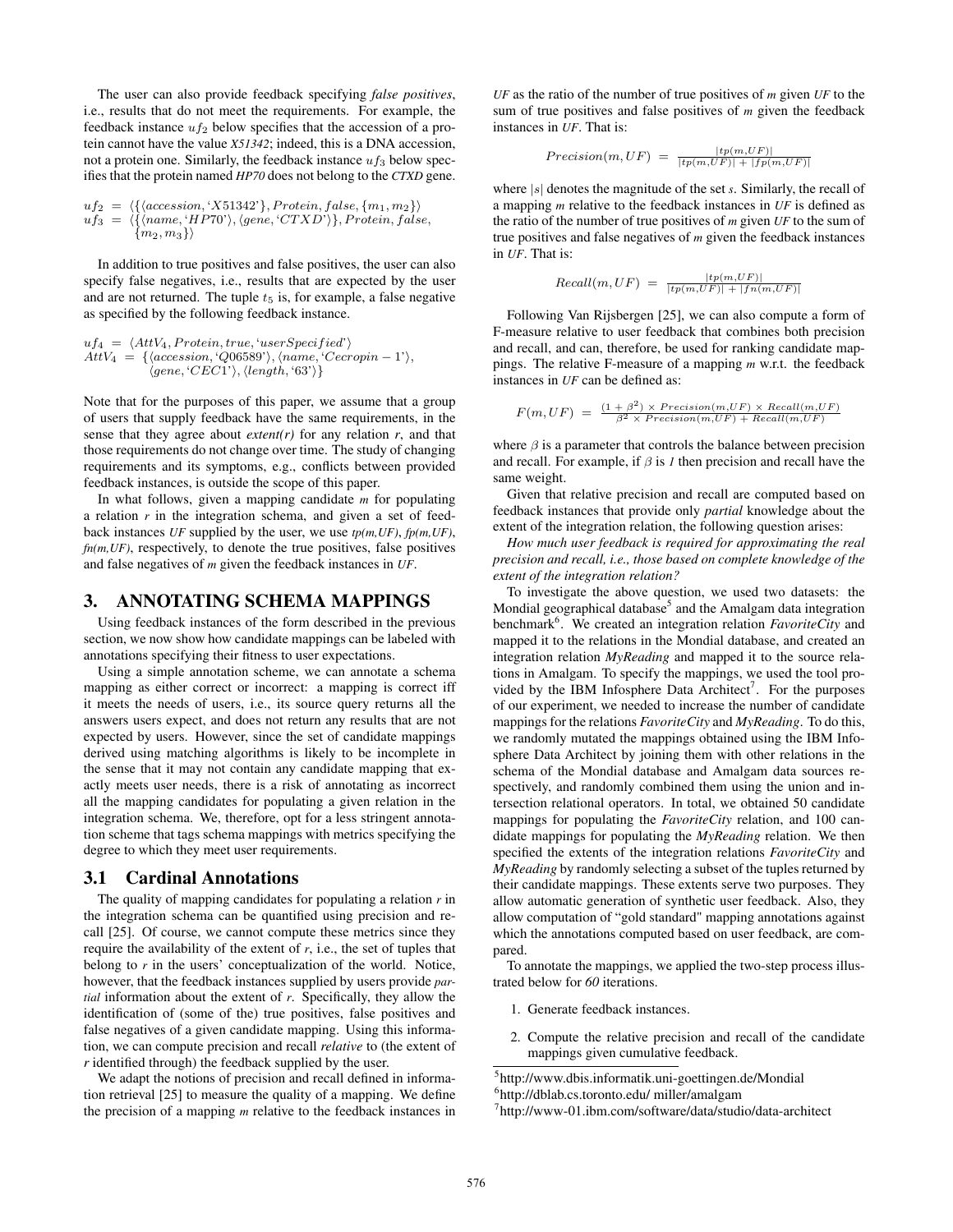

Figure 2: Average error in precision



Figure 3: Average error in recall

At every iteration, we generated a set of feedback instances. Specifically, we randomly generated *10* feedback instances by applying a stratified sampling to the set of tuples returned by the candidate mappings. Together, the candidate mappings for populating the *FavoriteCity* relation return *2210* tuples, and those for populating the *MyReading* relation return *2138* tuples. Stratified sampling is a method of sampling using which the members of a population are first grouped into relatively homogeneous sub-populations before sampling. In our case, there are three sub-populations, namely true positives, false positives and false negatives. This sampling method improves the representativeness of the feedback instances generated. It ensures that the number of true positives, false positives and false negatives specified by the sample of feedback instances generated are in proportion to the number of true positives, false positives and false negatives in the result set obtained using all candidate mappings.

We repeated the annotation experiment described above *25* times; we chose this number of executions as it has been shown statistically to yield good estimations [26]. To measure the quality of the relative precision and recall of the candidate mappings obtained given user feedback, we then computed the average error in precision and recall at every feedback iteration. Figure 2 illustrates the average error in precision, i.e., the difference between the relative precision of a candidate mapping computed using supplied feedback and the correct "gold standard" precision, and Figure 3 illustrates the average error in recall.

The analysis of these results shows that the errors in precision and recall drop significantly during the first few feedback iterations. Specifically, *80* feedback instances (resp. *90* feedback instances) yielded a precision and recall that are close to the actual ones with an error smaller than *0.1* for the candidate mappings of the *FavoriteCity* relation (resp. *MyReading* relation).

These numbers, i.e. *80* and *90*, are relatively small if we consider the number of tuples returned by the candidate mappings: *80* tuples represents *3.64*% of the total number of tuples retrieved by the mapping candidates for populating *FouvouriteCity*, and *90* tuples represents *4.21*% of the total number of tuples returned by the mapping candidates for populating *MyReading*. Also, they are relatively small if we consider the number of candidate mappings subject to annotation: *50* in the case of *FavoriteCity* and *100* in the case of *MyReading*. The results of this experiment also suggest that the number of feedback instances required is not dependent on the number of mappings subject to annotation. This is a good result since it means that the number of feedback instances required for obtaining good estimates for precision and recall does not increase

with the number of candidate mappings.

The figures also show that the more feedback instances are supplied, the smaller is the error in precision and recall, steadily decreasing but bounded by diminishing returns. This means that the quality of mapping annotations is incrementally improved as the user provides feedback instances, which is in line with the *pay-asyou-go* philosophy behind dataspaces.

## 3.2 Ordinal Annotations

Another source of information that can be exploited for mapping annotation is the dependencies between the candidate mappings in terms of the tuples they retrieve from the sources. We capture these dependencies in the form of ordinal annotations that partially order the candidate mappings in terms of true positives and false positives. Consider, for example, two candidate mappings  $m_1$  and  $m_2$ for populating a relation  $r$  in the integration schema. We say that  $m_1$  covers  $m_2$  in terms of true positives iff  $m_1$  retrieves all the true positives that are obtained using *m*<sup>2</sup> given the feedback instances in *UF*, i.e.,  $tp(m_2, UF) \subseteq tp(m_1, UF)$ . We write  $m_2 \leq_{tp}^{UF} m_1$ . Similarly,  $m_1$  covers  $m_2$  in terms of false positives iff  $m_1$  returns all the false positives that are obtained using *m*<sup>2</sup> given the feedback instances in *UF*, i.e.,  $fp(m_2, UF) \subseteq fp(m_1, UF)$ . We write  $m_2 \leq_{fp}^{UF} m_1.$ 

Notice that computing ordinal annotations requires comparing the results of the source queries of every two candidate mappings, which can be time consuming. The time taken can be reduced by using query containment. Specifically, if the source query of a mapping *m* contains the source query of a mapping *m'*, then we can deduce that *m* covers *m'* in terms of both true positives and false positives:  $m' \leq_{tp} m$  and  $m' \leq_{fp} m$ .

Ordinal annotations are used as input to the mapping refinement process in Section 5.3.

## 4. SELECTING SCHEMA MAPPINGS

An element of the integration schema is likely to be associated with many candidate mappings; we consider a setting in which the candidate mappings are generated based on a large number of matches obtained using multiple matching mechanisms. In this context, by evaluating a user query using all candidate mappings, there is a risk of dramatically increasing the processing time of the user query, and obtaining a large collection of results, the majority of which do not meet the user's needs. We show in this section how the mapping annotations presented in the previous section can be employed for selecting from the set of candidate mappings, those to be used for populating a given element in the integration schema.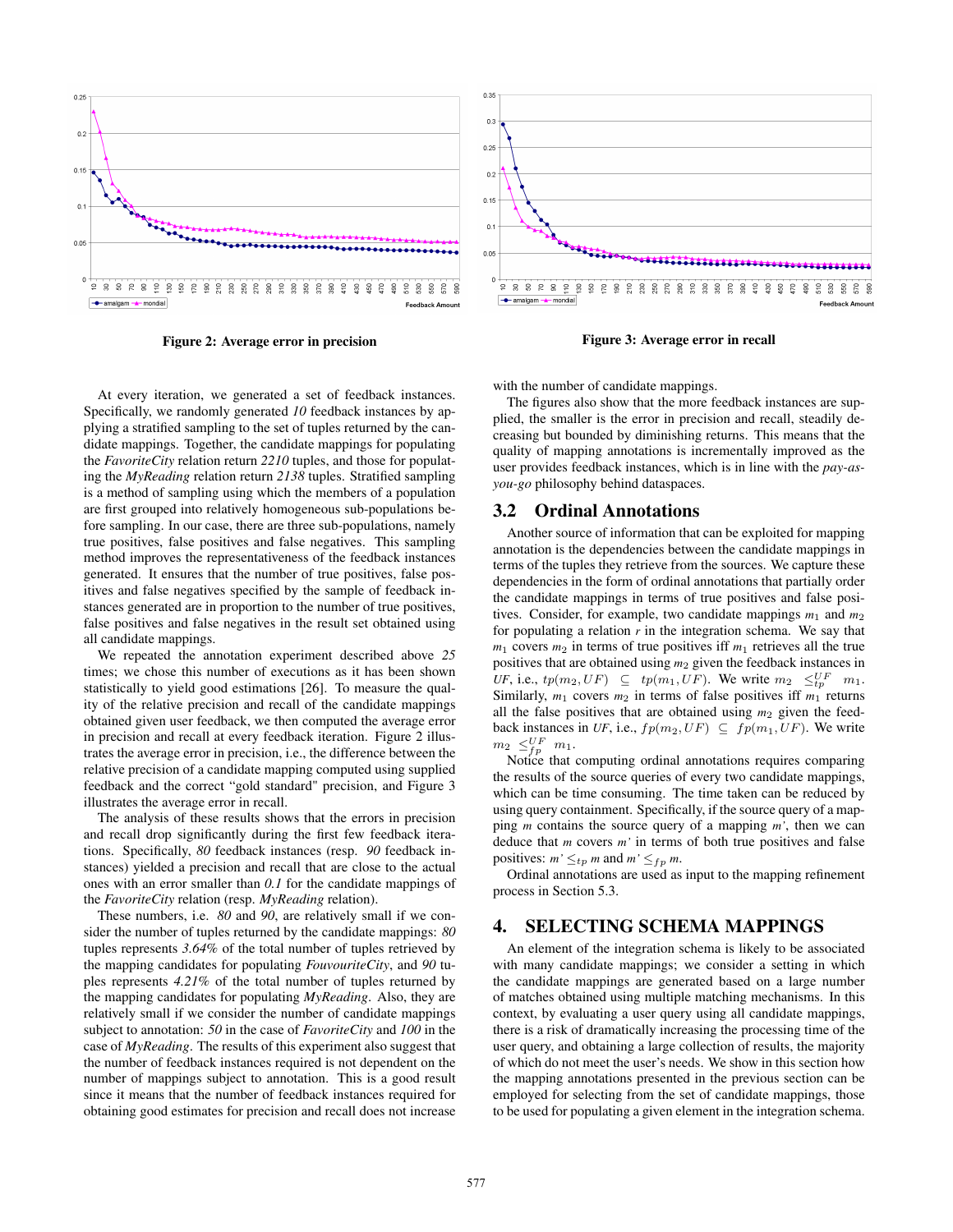## 4.1 Mapping Selection as an Optimization Problem

Not all users of information integration systems will have the same requirements in terms of precision and recall. Consider, for example, a data integration system providing access to available proteomic data sources. A drug designer who issues queries to this data integration system may require high precision; the existence of false positives in query results may lead to the further expensive investigation of inappropriate candidate drugs. On the other hand, an immunologist who is using the proteomic data integration system to identify the proteins responsible for an infection may tolerate low precision, since further investigation may potentially give rise to the identification of new proteins associated with the infection under investigation.

To enable mapping selection to be tailored to meet user requirements, we use a selection method that aims to maximize the recall of the results obtained, while guaranteeing that their precision is higher than a given threshold  $\lambda_p$ , which can be specified by the user. The selection method can be formulated as a search problem that maximizes the following evaluation function.

$$
eval_{recall}(V,UF,\lambda_p) = \begin{cases} 0, & \text{if } prec(V,UF) < \lambda_p \\ recall(V,UF), & \text{otherwise} \end{cases}
$$

where  $V = \langle b_1, \ldots, b_n \rangle$  is a vector that specifies the mappings selected:  $b_i$  is a boolean that is true iff the candidate mapping  $m_i$ is selected. *prec(V,UF)* and *recall(V,UF)* denote the precision and recall of the union of the results obtained using the mappings specified by *V* given the feedback instances in *UF*. An optimization problem is then to identify values for *V* (i.e., subsets of mappings) that maximize  $eval_{recall}$  while meeting the constant  $\lambda_p$ .

The above evaluation function poses a problem during the search for suitable values for *V*, in that it associates all vectors of mappings with a precision below  $\lambda_p$  with the same value, zero. Therefore, a vector of mappings with a precision that closely misses  $\lambda_p$  is ranked equally as badly as a vector with zero precision. To overcome this problem, we make use of a function definition from previous work by Menascé and Dubey for estimating utility in service-oriented architectures [19] to refine that evaluation function into one that returns, for those vectors of mappings with a precision lower than the threshold  $\lambda_p$ , a decreasing value as the precision decreases, as follows:

$$
eval_{recall}(V,UF, \lambda_p) =
$$
\n
$$
\begin{cases}\nrecall(V,UF) \times K_p \times C(prec(V,UF)), & \text{if } prec(V,UF) < \lambda_p \\
recall(V,UF), & \text{otherwise}\n\end{cases}
$$

where  $C(x)$  is a monotonic function that increases as x increases:

$$
C(x) = \frac{1}{1 + e^{-x + \lambda_p}} - \frac{1}{1 + e^{\lambda_p}},
$$

and  $K_p$  is scaling factor,  $K_p = \frac{2 \times (1 + e^{\lambda_p})}{\lambda_p - 1}$  $\frac{(1+e^{N}y)}{e^{\lambda}p-1}$ , so that  $\lim_{prec(V,UF)\to\lambda_p}(eval_{recall}(V,UF,\lambda_p))=recall(V,UF).$ 

We then aim to maximize the  $eval_{recall}$  function, i.e., we cast the problem of search for the best vector of mappings as a constrained optimization problem. For this purpose, we use the Mesh Adaptive Direct Search (MADS) approach [1], which is centered on a nonlinear search algorithm that is appropriate for solving black-box constrained optimization problems.

The user may also be interested in maximizing the precision of the results obtained provided that the recall is higher than a

given threshold,  $\lambda_r$ . As for the above case, this problem can be formulated as a search that aims to maximize the evaluation function obtained by swapping the roles of precision and recall in  $eval_{recall}(V,UF, \lambda_p).$ 

## 4.2 Experimental Evaluation

The approach described for mapping selection raises the following question:

*Is the quality of the results obtained using schema mappings selected based on user feedback* close *to the quality of the results obtained when the mappings are selected based on their correct "gold standard" annotations?*

To answer the above question, we applied the process illustrated below for multiple iterations to the mapping candidates of the *FavoriteCity* relation.

- i Generate feedback instances.
- ii Select mappings that maximize the evaluation function  $eval_{recall}$ with a precision threshold  $\lambda_p$ .

At every iteration, we generate a set of *10* feedback instances. As in the experiment reported in Section 3, the number of true positives, false positives and false negatives specified by the feedback instances generated are proportionate to the number of true positives, false positives and false negatives returned by all mappings. We then select the mappings that maximize the recall with a given precision threshold  $\lambda_p$ , i.e., the mappings that maximize the evaluation function  $eval_{recall}$  presented earlier in this section. To do this, we used NOMADm<sup>8</sup>, an implementation of the Mesh Adaptive Direct Search algorithm [1].

We repeated the above experiment by changing the value of the precision threshold  $\lambda_p$  from *0* to *1*. The recall of the results obtained using the mappings selected at every feedback iteration appears in Figure 4, and their precision appears in Figure 5.

The analysis of these results shows that both recall and precision quickly converge to the correct values, i.e., the ones computed when the mappings are selected based on complete knowledge of the correct result set. Specifically, *170* feedback instances (which represent *7.72%* of the result set retrieved by the candidate mappings) allowed identifying all the mappings that can be used to increase the recall of the results, and closely estimating the precision of the results obtained using these mappings.

During the first feedback iterations the recall and precision of the results obtained using mappings selected based on user feedback are different from the correct ones. Specifically, the recall of the results obtained when the precision threshold  $\lambda_p$  belongs to  $\{0, 0.2, 0.5\}$ , is lower than the correct one, when the number of feedback instances is less than *160*, i.e., 7.26% of the result set retrieved by the candidate mappings. This is because at this stage, the feedback instances supplied did not cover all the mappings that can be used to increase the recall of the results. On the other hand, the recall of the results obtained when the precision threshold  $\lambda_p$ belongs to  $\{0.7, 1\}$ , is greater than the actual recall, and the precision computed based on user feedback is lower than the specified threshold. This can be explained by the following:

• For  $\lambda_p = 0.7$ , the precision computed for the mappings selected when the number of feedback instances supplied is lower than *50*, i.e., 2.27% of the result set retrieved by the candidate mappings, was greater than the true precision. Afterwards, the search algorithm selected mappings that respected the precision threshold at the detriment of the recall, which was lower than the correct recall. The recall was then

<sup>8</sup> http://www.gerad.ca/NOMAD/Abramson/nomadm.html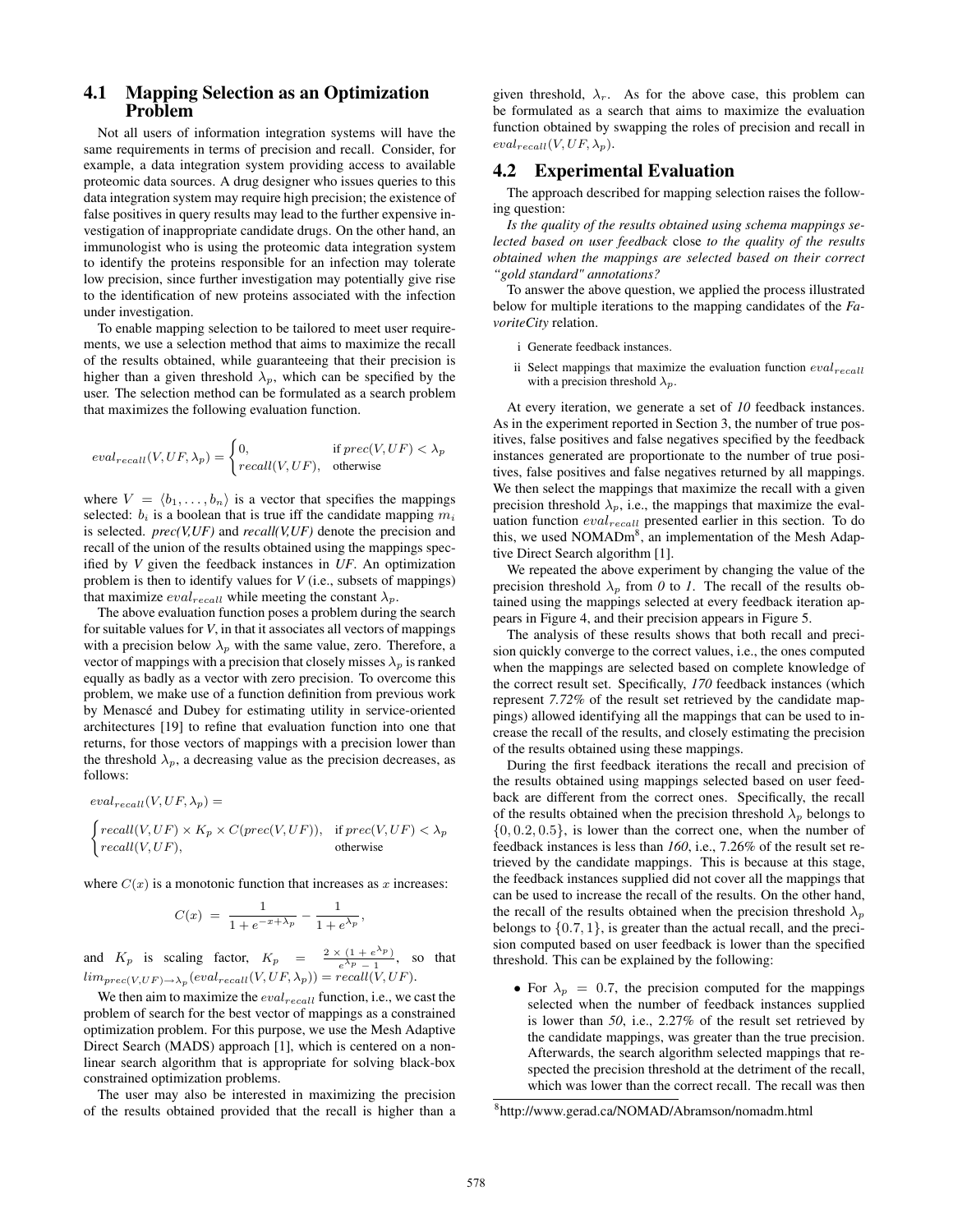

Figure 4: Recall of the results obtained using the mappings selected using the evaluation function  $eval_{recall}$ 

Table 1: Number of mappings selected when the recall reaches the maximum

| Number of mappings selected<br>$\cdots$ |  |  |  |
|-----------------------------------------|--|--|--|

gradually corrected until it reached the actual recall, when the number of feedback instances supplied reached *170*, i.e., 7.72% of the result set retrieved by the candidate mappings.

• The precision threshold  $\lambda_p = 1$  could not be initially satisfied since none of the mappings annotated using feedback have a precision of *1*. Later on, when the cumulative number of feedback instances reached *150*, i.e., 6.81% of the result set retrieved by the candidate mappings, the only mapping with a precision equal to *1* was identified, thereby allowing the solver to meet the constraint specified by the threshold to be satisfied.

It is worth mentioning that except for the case where  $\lambda_n$  equals *1*, the number of mappings required to reach the correct recall and precision ranges from *3* to *5* (see Table 1).

## 5. REFINING SCHEMA MAPPINGS

Mapping annotations may reveal that the quality of candidate mappings is poor. Specifically, they may indicate that the number of true positives obtained using the *best* mapping, i.e., the mapping with the highest F-measure, is small compared with the number of false positives. The quality of candidate mappings can be improved through refinement. In mapping refinement, one or more mappings are constructed out of existing ones in the light of user feedback. We distinguish two kinds of refinement: mapping refinement that seeks to reduce the number of false positives, and mapping refinement that aims to increase the number of true positives.

## 5.1 Refining Mappings to Reduce the Number of False Positives

A candidate mapping is refined by modifying a source query so that the number of false positives it returns is reduced. There are



Figure 5: Precision of the results obtained using the mappings selected using the evaluation function  $eval_{recall}$ 

four operators in the relational algebra that allow filtering of the results of a query that can be used for this purpose, namely join, selection, intersection and difference.

#### *Join.*

Assume that in the user conceptualization of the world, the *Protein* relation in the integration schema is to be populated with tuples providing information about the proteins that belong to the Fruit Fly species, and consider the mapping  $\langle Protein, ProteinEntry\rangle$ , which maps the Protein relation in the integration schema to the ProteinEntry in the source schema illustrated in Figure 6. Using this mapping, the user will obtain some true positives, but also some false positives, viz., proteins that belong to species other than the Fruit Fly. The number of false positives returned may be reduced by joining the source query of the mapping with relations in the sources. To identify the source relations that can be used for this purpose, we exploit information provided by the source schemas. For example, Figure 6 shows that the *ProteinEntry* relation is connected to the *ChickenProteome* relation by a referential integrity constraint; this constraint can be used to identify the proteins that belong to the chicken proteome. Given that these proteins do not belong to the Fruit Fly species, we can reduce the number of false positives obtained using the above mapping, by ruling out the proteins in the *ChickenProteome* relation. The source query of the mapping obtained by this refinement is:

$$
ProteinEntry = \Pi_{ProteinEntry.*}(ProteinEntry \Join_{acc = id} ChickenProteome)
$$

Here, ProteinEntry.∗ denotes the list of attributes of the ProteinEntry relation. This style of refinement is based on input information that is readily available in the source schemas, viz., referential integrity constraints.

To specify which relations are to be joined with the source query of a given mapping, we use the notion of a *path*. A path p can be defined as a sequence:

$$
p = (\langle R_1, att_1^{out} \rangle, \ldots, \langle R_i, att_i^{in} \rangle, \langle R_i, att_i^{out} \rangle, \ldots, \langle R_n, att_n^{in} \rangle)
$$

where  $n \geq 2$ , and  $att_i^{in}$  and  $att_i^{out}$  are attributes of the relation  $R_i$ . Let m be a mapping and  $\langle R_1, att_1^{out} \rangle$  an attribute that is involved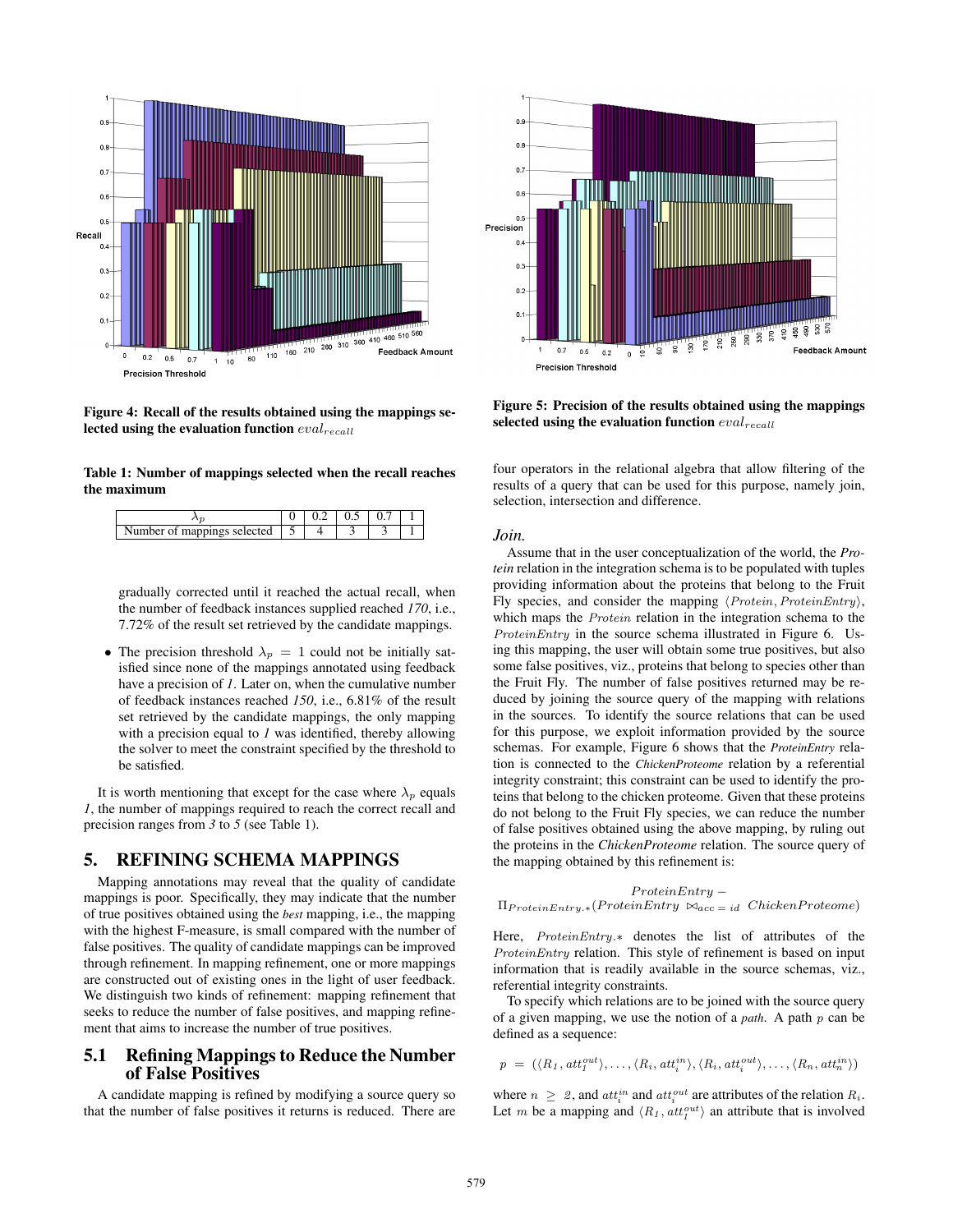

Figure 6: Source schema used for mapping refinement

in the source query of  $m$  (i.e., an attribute of a relation in the from clause of the query). To refine the source query of  $m$  using the path p, we use the function  $constructJoinMapping(m, p)$ , which returns a mapping, the query of which is obtained by joining the source query of *m* with the relations in  $p$  (except  $R_1$ ), and projecting the values of the attributes of *m.source*. That is:

 $constructJoinMapping(m, p) =$ 

 $\langle \textit{m.integration}, \Pi_{m.source.*}(m.source \bowtie_{jp_1} \ldots \bowtie_{jp_{n-1}} R_n) \rangle$ where m.source.∗ denotes the list of attributes of m.source, and  $jp_i = "(R_i . att_i^{out} = R_{i+1} . att_{i+1}^{in})", 1 \leq i \leq n-1.$ 

Note that only a subset of the paths that contain an attribute involved in the source query of the mapping  $m$  are useful for refinement; not every path reduces the number of false positives retrieved using  $m$ . Also, a path that reduces the number of false positives retrieved by the mapping  $m$  may reduce the number of true positives as well. We use the F-measure to quantify whether the decrease in terms of false positives outweighs the loss in terms of true positives.

#### *Difference.*

The number of false positives retrieved by a mapping *m* for populating *r*, a relation in the integration schema, may be reduced by applying the difference operator between the source query of *m* and a query that returns a subset of the false positives returned by *m.source*. That is:

$$
m-source \leftarrow m-source - q_s
$$

where  $q_s$  is a query over the sources that is union compatible with  $m-source$ . To identify  $q_s$ , we exploit the fact that there are multiple candidate mappings for populating *r*. In particular, if there is a mapping *m'* which is a candidate for populating *r* that is known to return some false positives that are retrieved using the mapping *m*, then the source query of  $m'$  can play the role of  $q_s$ . That is:

$$
m-source \leftarrow m-source - m'.source
$$

#### *Intersection.*

If there is a mapping *m'* that is known to have true positives in common with the mapping *m*, then *m* can be refined by applying the intersection operator between the source query of *m* and the source query of *m'*. That is:

$$
m-source \leftarrow m-source \cap m'.source
$$

Note that this refinement may lead to a loss of true positives that are not retrieved by  $m'$ . To avoid this, we can make use of ordinal annotations by using only the candidate mappings that are known to cover  $m$  in terms of true positives.

#### *Selection.*

The number of false positives returned by a given candidate mapping *m* can be reduced by applying a selection to its source query. That is:

### $m.\ensuremath{\textit{source}}\ \leftarrow\ \sigma_C\ m.\ensuremath{\textit{source}}$

The problem is, of course, that of identifying a selection condition *C* with which the number of false positives can be reduced. This condition can be specified based on collected user feedback. Consider, for example, that the user is searching for proteins that belong to the Uniprot database<sup>9</sup>. If the user supplied feedback specifying the attribute *accession* of the *Protein* relation cannot have the values *X51342* and *AA6513* then we can specify a selection condition that rules out all the tuples in which the *accession* takes either of these values. The down side of this technique is that it may result in predicates that are over-fitted to the specific feedback received; the number of conjuncts in the predicate obtained is equal to the number of incorrect attribute values. To avoid this problem, we may be able to use of an external source of information for specifying selection conditions, e.g., ontologies that encode the application domains that are of interest to the user. An ontology is a set of concepts and relationships between them [11]. The concepts of a domain ontology are, in certain cases, associated with recognizers [7]. Typically, a recognizer is a regular expression using which it is possible to determine whether a given object is an instance of the concept in question [15]. If these recognizers are available, then they can be used to specify selection predicates for reducing the number of false positives. Consider, for example, an ontology that encodes the domain of bioinformatics, e.g., the myGrid ontology<sup>10</sup>, and consider that this ontology contains a concept associated with the following regular expression:  $re = \{[A-N, R-Z][0-9][A-Z][A-Z, 0-9][A-Z, 0-9][0-9] \}.$ This expression specifies the format of Uniprot accession numbers. By matching the values of the attribute *accession* against this regular expression, we will find out that the true positives match the expression whereas the false positives do not. In other words, the concept associated with *re* captures the semantic domain of the *accession* attribute. Therefore, a condition that can be used to rule out the proteins that do not belong to the *Uniprot* database is a predicate that is true when the value of the *accession* attribute matches the regular expression *re*.

## 5.2 Refining Mappings to Increase the Number of True Positives

To increase the number of true positives returned by a mapping *m* that is a candidate for populating a relation *r*, we union its source query with a query over the sources that is known to retrieve true positives that are not returned by *m*. That is:

$$
m-source \leftarrow m-source \cup q_s
$$

where  $q_s$  is a query over the sources that is union compatible with m.source. Here again, we use the fact that there are multiple candidate mappings for *r*, and union *m.source* with the source query of a mapping *m'* that is known to retrieve true positives that are not retrieved by  $m$ . That is:

$$
m-source \ \leftarrow \ m-source \ \cup \ m'.source
$$

Notice that the increase in terms of true positives may be accompanied with an increase in terms of false positives. Once again, we use the F-measure to establish whether the increase in terms of recall outweighs the decrease in terms of precision that may have occurred.

Relaxing a selection condition is another means that can be used for augmenting the number of true positives retrieved using *m*. Consider that the source query of *m* is of the form  $\sigma_C$   $q_s$ , where  $q_s$  is a

<sup>&</sup>lt;sup>9</sup>http://www.uniprot.org

<sup>10</sup>www.mygrid.org.uk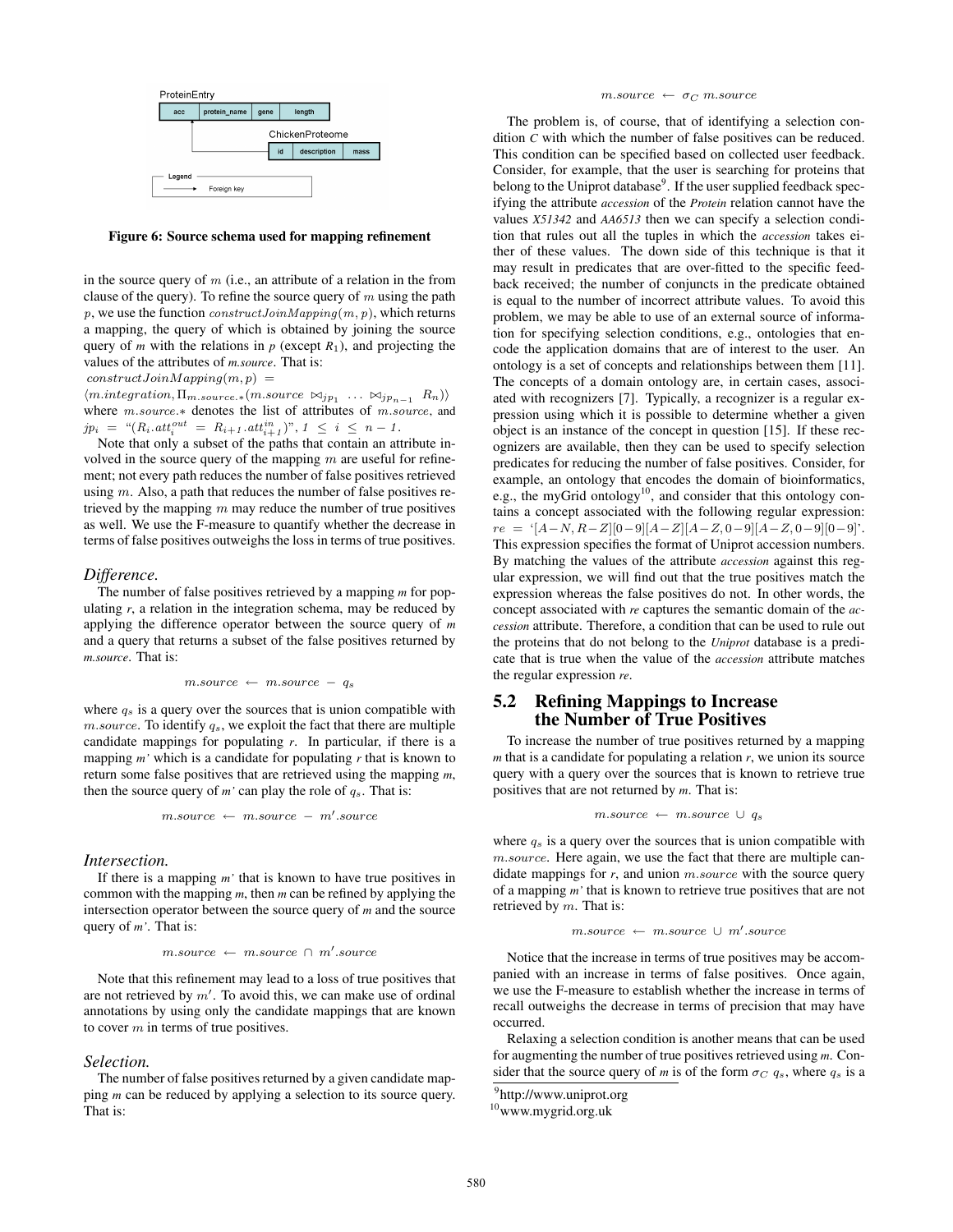query over the sources. The number of true positives retrieved by *m* may be increased by relaxing the selection condition *C*, by replacing *C* with a less stringent condition  $C: C \Rightarrow C'$ . In its simplistic form, the relaxation consists in replacing  $C$  with  $\top$ , a predicate that always evaluates to *true*. In other words, m.source  $\leftarrow q_s$ .

## 5.3 Exploring the Space of Refined Mappings

The space of mappings that can be obtained by refinement is very large. The refinement operations can potentially be composed and recursively applied. For example, a refined mapping can be obtained by unioning the source query of a candidate mapping with the query obtained by joining the source query of another candidate mapping with some source relations. Also, a query obtained by joining the source query of a candidate mapping with some source relations, can be joined with other source relations. This raises the question as to how to explore the space of potential mappings that can be constructed by refinement, with the objective of discovering the *best* possible mapping(s). An exhaustive enumeration of all potential mappings is likely to be too expensive. In this section, we present an evolutionary algorithm for exploring the space of refined mappings in a bounded time.

Evolutionary algorithms are heuristics for solving combinatorial optimization problems [20]; the literature is rich with combinatorial optimization algorithms [3]. We chose to use an evolutionary algorithm because it is a population-based approach: unlike point-based algorithms, which process a single solution, population-based algorithms process and maintain multiple competing solutions at a time. This feature fits our purpose since we aim to process an initial set of candidate mappings to create a new set of (hopefully) better candidate mappings. Figure 7 presents the algorithm used for refining candidate mappings. The mappings given as input are iteratively refined. At each iteration, a subset of candidate mappings is selected *(line 2)*; the mappings with F-measures greater than a given threshold. This threshold can be specified either manually or based on the F-measure of the initial set of candidate mappings, e.g., the threshold can be set as the F-measure of the top mapping in the initial set of candidate mappings. Variation operators are then applied to the mappings selected to derive new mappings. To effectively and efficiently explore the space of mappings obtained by refinement, two kinds of variation operator are used, namely *cross over* and *mutation* operators *(lines 3 and 4)*. Cross over operators are used to construct new mappings by combining the *good parts* of existing mappings. Mutation operators, on the other hand, are used to avoid the premature convergence towards a sub-optimum solution by diversifying the space of candidate mappings to be explored [3].

The mappings constructed using cross over and mutation are then annotated based on collected feedback *(line 5)*, before the *next generation* of candidate mappings for the next iteration is selected *(line 6)*. Multiple schemes can be used for selecting candidate mappings. For example, the top-k mappings in terms of F-measure can be used in the next iteration. Note, however, that a mapping with a low F-measure can be crucial for constructing the best mapping(s): this is the case, for instance, of a mapping that retrieves true positives (or false positives) that are not retrieved by other mappings. Because of this, we also use, in addition to the top-k mappings, a minimal subset of mappings that cover all the true positives and false positives identified through user feedback.

The process presented above is repeated until a termination condition is met, e.g., when the time allocated for refinement expires, or when a candidate mapping with an F-measure higher than a given threshold, e.g., 0.95, is discovered.

*Mutating a Candidate Mapping.* A mapping is mutated by applying the join or selection relational algebra operators to their

#### Algorithm RefineMappings

**Inputs**  $Map: A set of candidate mappings$  $UF: A set of user feedback instances$ **Outputs**  $Map: A set of candidate mappings$ 

```
Begin
```
1 **While** Termination condition not met **Do**<br>2  $S_Map \leftarrow SelectMappings(\Lambda)$ 

2  $S\_Map \leftarrow SelectMappings(Map)$ <br>3  $M\_Map \leftarrow MutateMappings(S\_I)$ 

3  $\overline{M\_Map} \leftarrow Mutate\overline{Map}ings(\overline{S\_Map})$ <br>4  $\overline{C\_Map} \leftarrow CrossOverMappings(\overline{S\_Map})$ 

4  $C_Map \leftarrow CrossOverMappings(S_Map, Map, UF)$ <br>5  $Annotated Mappings(M_Map \cup C_Map, UF)$  $An notate Mappings (M\_Map \cup C\_Map, UF)$ 

6 Map  $\leftarrow$ 

 $SelectNewGeneration(Map \cup M\_Map \cup C\_Map)$ 7 Return Map

End

#### Figure 7: Evolutionary Algorithm for Refining Candidate Mappings

source queries. Figure 8 illustrates the subroutine used for mutating schema mappings. Given a mapping *m*, a path *p* that originates from an attribute of a relation that is involved in the source query of *m* is selected *(line 2)*. The mapping obtained by joining the source query of *m* with the relations in  $p$  is added to the set of mutated mappings *(line 3)*.

Note that the number of paths that originate from an attribute involved in the source query of  $m$  can be large, even infinite if we consider cyclic paths. To reduce the number of paths to be explored, we exploit the dependencies between paths. To illustrate this idea, consider the path  $p$  such that:

$$
p = (\langle R_1, att_1^{out} \rangle, \ldots, \langle R_i, att_i^{in} \rangle, \langle R_i, att_i^{out} \rangle, \ldots, \langle R_n, att_n^{in} \rangle)
$$

and, let *p'* be a path that originates from the same attribute as *p*, and covers *p*, i.e., *p'* contains the sequence of attributes in *p*:

$$
p' = (\langle R_1, att_1^{out} \rangle, \ldots, \langle R_n, att_n^{in} \rangle, \langle R_n, att_n^{out} \rangle, \ldots, \langle R_k, att_n^{in} \rangle)
$$

The source query of the mapping *m'*r, obtained by mutating *m* using  $p'$ , is equivalent to the join of the source query of the mapping  $m_r$ , constructed by mutating *m* using *p*, with a query over the sources. Specifically:

 $constructJoinMapping(m, p').source =$ 

constructJoinMapping $(m, p)$ .source  $\bowtie_{jp_{n+1}} \dots \bowtie_{jp_k} R_k$ 

where  $jp_i, n \leq i \leq k-1$ , is a predicate of the form: " $R_i. att_i^{out} = R_{i+1}.att_{i+1}^{in}$ ".

Therefore, if  $m_r$  does not retrieve any true or false positives, in which case it is of no relevance to the refinement process, then *m'*<sup>r</sup> will not retrieve any true or false positives. We exploit this observation to reduce the number of paths to consider in the next iterations for refining the mapping *m*. Specifically, if the annotations computed by the main algorithm (Figure 7, line 5) show that the mapping  $m_r$  does not return any true or false positives then none of the paths that cover  $p$ , including  $p$ , will be used for mutating  $m$  in in the next iterations of the refinement algorithm. As well as *m*, these paths will not be used in the next iterations for mutating any mapping *m'* with a source query contained within the source query of *m*. The above behavior is ensured by the function *getPath* (Figure 8, line 2).

Mappings can also be mutated by applying a selection to their source queries. If an ontology  $\theta_{domain}$  that captures the application domain of the integration schema is available, and a selection predicate *prec* can be derived based on user feedback *(lines 4,5)*, then a mapping that is obtained by augmenting the source query of *m* with a selection using predicate *prec*, is added to the set of mutated mappings *(line 6)*.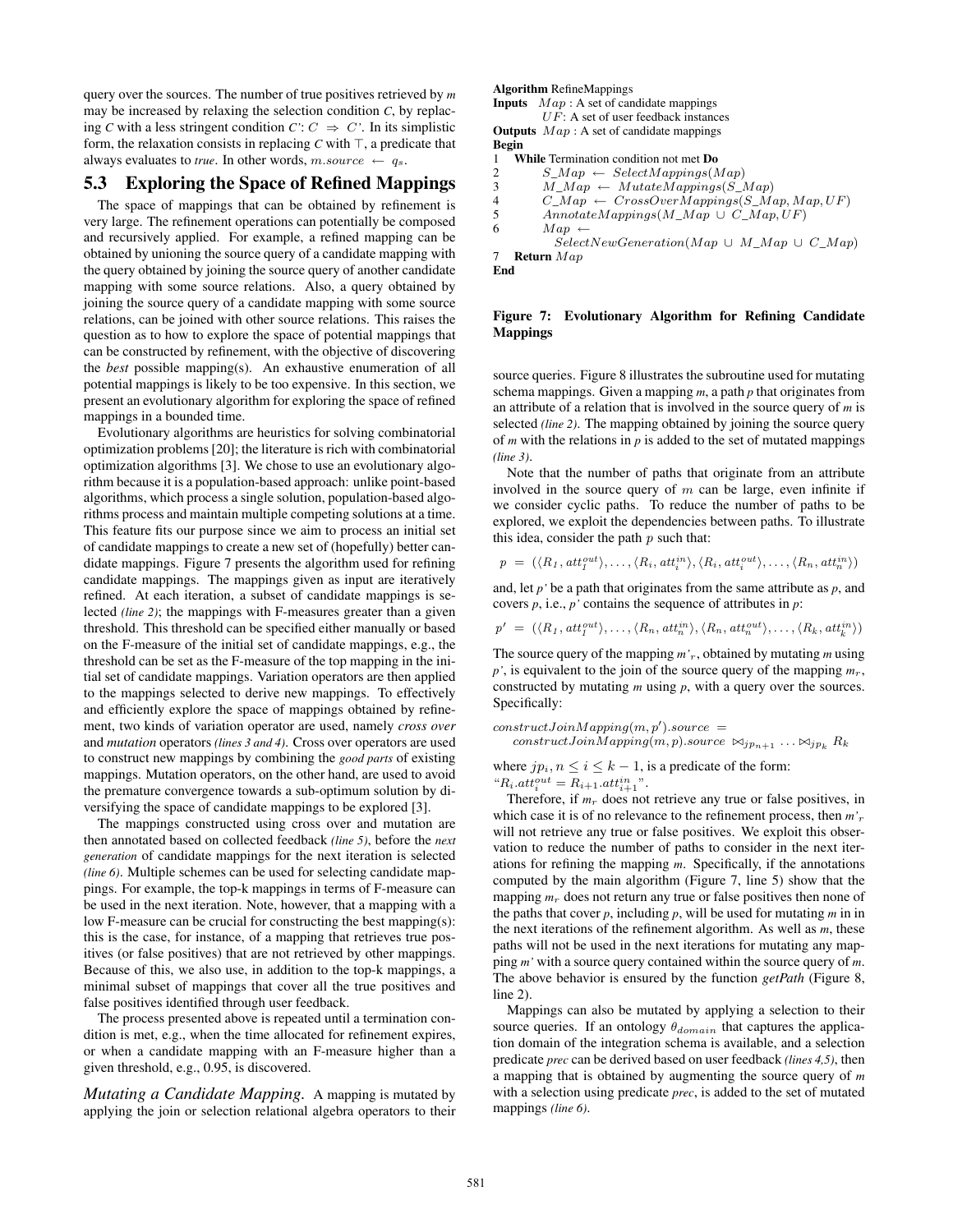```
Algorithm MutateMappings
Inputs S_Map : A set of candidate mappings
Outputs M\_Map : A set of mutated mappings
Begin
1 For Each m \in S_M ap Do
2 p \leftarrow getPath(m)<br>3 Add constructJoin
         Add construct JoinMapping(m, p) To M\_Map4 prec \leftarrow getPredictem, \theta_{domain})<br>5 If prec \neq null)
         If (\text{prec} \neq \text{null})6 Add \langle m.integration, \sigma_{prec}m.source \rangle To M\_Map<br>7 Return S Map
    Return S_MapEnd
```
#### Figure 8: Algorithm for Mutating Mappings

*Combining Candidate Mappings.* Two mappings are crossed over by applying the union, intersection or difference relational operators to their source queries. Figure 9 lists the algorithm used for crossing over candidate mappings. Given a mapping that is provided as input and a cross over operator, e.g., union, we identify candidate mappings that can act as recombination mappings, a.k.a. neighbors. To identify the neighbors of a mapping  $m$ , we use the ordinal annotations associated with candidate mappings (see Section 3). Consider, for example, the case of union. This operator is used to increase the number of true positives returned by a mapping  $m$ . The neighbors of  $m$  w.r.t. union are, therefore, the mappings that return true positives that are not retrieved by  $m$ . We reduce the set of neighbor mappings by considering only the mappings that are not covered by others in terms of true positives. That is:

$$
union\_neighbors(m, Map, UF) =
$$
  
\n
$$
\{m_i \neq m \in Map \ s.t. \ (tp(m_i, UF) - tp(m, UF) \neq \emptyset)
$$
  
\n
$$
and \ (\nexists m_j \in Map, m_i \leq_{TF}^{UF} m_j)\}
$$

Unlike union, the intersection and difference operators are used for reducing the number of false positives returned by a given mapping. The neighbors of a mapping  $m$  w.r.t. intersection are those that cover  $m$  in terms of true positives but not in terms of false positives (see below). The queries obtained by constructing the intersection of the source query of each of the neighbor mappings with the source query of  $m$ , retrieve all the true positives obtained using  $m$  and a subset of the false positives obtained using  $m$ . In other words, it allows an increase in precision without a reduction in the recall.

$$
\begin{array}{ll}\n\text{intersection\_neighbors}(m, Map, UF) = \\
\{m_i \neq m \in Map \ s.t. \ (m \leq_{TP}^{UF} m_i) \ and \ (m \leq_{FP}^{UF} m_i)\}\n\end{array}
$$

Similarly, the neighboring mappings of  $m$  w.r.t. difference are the mappings that cover  $m$  in terms of false positives but not in terms of true positives. That is:

$$
difference\_neighbors(m, Map, UF) =
$$
  
\n $\{m_i \neq m \in Map \, s.t. \, (m \leq_{FP}^U m_i) \, and \, (m \leq_{TP}^U m_i)\}\$ 

The query obtained by applying a difference operator to the source query of  $m$  and the source query of one of its neighbors  $m_i$ , i.e., m.source –  $m_i$ .source, does not return any false positive obtained using  $m$ . Note, however, that such queries may return a subset of the true positives obtained using  $m$ , i.e., the recall of the resulting mapping may be lower than that of  $m$ .

Note that some of the mappings obtained by mutation and crossover may have lower quality than the candidate mapping used as input. These mappings will simply be discarded when selecting the candidate mappings to be processed in the next iteration of refinement *(Figure 7, line 6)*.

```
Algorithm CrossOverMappings
Inputs S_Map : A set of candidate mappingsMap: A set of candidate mappingsUF: A set of feedback instancesOutputs C_Map : A new set of mappings
Begin<br>1 For
  For Each m \in S_M Do
2 Union\_Map \leftarrow union\_neighbors(m, Map, UF)3 For Each u_m ∈ Union_Map Do
4 Add \langle m.integration, m.source \cup u_m.source \rangle To C_Map<br>5 Inter_Map \leftarrow intersection_neighbors(m, Map, UF)
      Inter\_Map \leftarrow intersection\_neighbors(m, Map, UF)6 For Each i_m \in Inter_Map Do
7 Add \langle m.integration, m.source \cap i_m.source \rangle To C_Map<br>8 Diff Map \leftarrow difference neighbors\langle m, Man, UF \rangle8 Diff\_Map \leftarrow difference\_neighbors(m, Map, UF)<br>9 For Each d, m \in Diff \; Map \, Do9 For Each d_m \in Diff_Map Do<br>10 Add (m integration m source
           Add \langle m.integration, m.source - d_m.source \rangle To C_Map11 Return C Map
```
End

#### Figure 9: Algorithm for Combining Mappings

#### 5.4 Experimental Evaluation

The approach we described above for mapping refinement raises the following questions: *Can mapping refinement improve the quality of initial candidate mappings, and, if so, at what cost, i.e., what is the amount of user feedback required?*

To answer the above questions, we conducted an experiment in which the candidate mappings for the *FavoriteCity* relation are refined using the *RefineMappings* algorithm in the light of user feedback. Specifically, we iterated over the process listed below until the F-measure of the top mapping constructed through refinement reaches the maximum, i.e.,  $I$ 

- 1. Generate *10* feedback instances.
- 2. Annotate the set of candidate mappings.
- 3. Refine candidate mappings using the *RefineMappings* algorithm.

Regarding the *RefineMappings* algorithm, we chose the following setup. At every iteration in the algorithm, the top three mappings with the best F-measure are selected for constructing new *offspring* mappings (Figure 7, line 2). The algorithm iterates until the population of mappings remains unchanged for *10* consecutive iterations (Figure 7, line 1). If a newly constructed mapping returns the same result set as an existing mapping, then it is removed (Figure 7, line 6). We also considered the general case in which no domain ontology that captures the domain of the source schemas is known, and, therefore, the selection conditions used for mutating the mappings are derived based on the tuples annotated through the feedback.

We repeated the above experiment *10* times. In each repetition, we specified the set of correct tuples based on a mapping that was randomly created by mutating and combining candidate mappings using the selection, join, intersection, union and difference relational operators.

The results of this experiment are shown in Figure 10, which shows the F-measure of the top, second and third mappings constructed through refinement at every feedback iteration averaged over the *10* runs.

The figure shows that the quality of the top mappings improves substantially during the first few feedback iterations. The average F-measure of the top mapping which initially was equal to 0.58 increases to 0.8 after the 5th feedback iteration. That is, after collecting 50 feedback instances, which represents 2.27% of the result set retrieved by the candidate mappings. It then increases to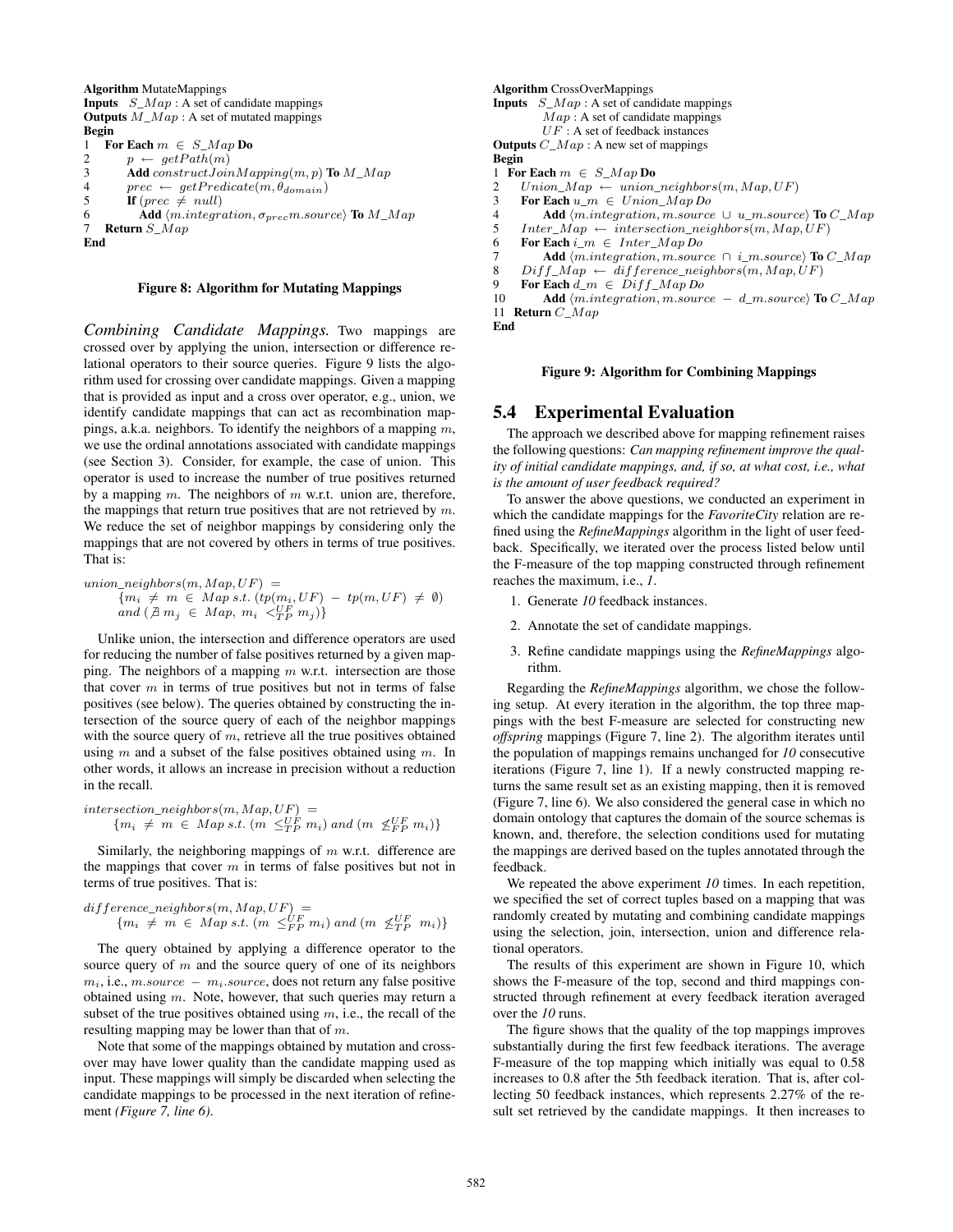

Figure 10: Average F-measure of the top, second and third mapping obtained by refinement

Table 2: Average percentage of the result set that needed to be annotated by feedback to reach a given F-measure

| mapping            | top mapping | second mapping | third mapping |  |
|--------------------|-------------|----------------|---------------|--|
| $F-measure > 0.7$  | 09          | 2.27           | 3.18          |  |
| $F-measure > 0.8$  | 2.27        | 3.18           | 4.99          |  |
| $F-measure > 0.9$  | 3.63        | 5.9            | 11.36         |  |
| $F-measure > 0.95$ | 4.99        | 11.81          | NA            |  |
| F-measure $> 0.99$ | 13.17       | NA             | NA            |  |
| $F-measure = 1$    | 6.36        | NA             | NА            |  |

0.9 after collecting 80 feedback instances, i.e., 3.63% of the result set retrieved by the candidate mappings. On the other hand, the number of feedback instances required to reach the maximum F-measure value, i.e., *1*, is important. Specifically, *360* feedback instances, i.e., 16.36% of the result set retrieved by the candidate mappings, were needed for the F-measure of the top mapping to reach the maximum value. This observation can be explained by the following. If the F-measure of a mapping is high, that is close to *1*, then the number of expected results that are not returned by the mapping and the number of unexpected results returned by the mapping is small. Therefore, there is a small chance that the feedback instances supplied cover the few expected tuples the mapping does not return or the few unexpected tuples that the mapping does return. Because of this, the chances of improving the quality of such a mapping are low in principle.

The F-measure of the second and third mappings follows a pattern similar to that of the top mapping, and the above observation applies to them as well (see Table 2).

In summary, this experiment shows that refinement can construct good quality mappings in a pay-as-you-go fashion; the more feedback instances are provided, the better the mappings constructed. The experiment also shows that refinement is more cost effective during the early feedback iterations. The quality of the mapping constructed improves substantially during the first feedback iterations, whereas the number of feedback required to reach an Fmeasure that is close to the maximum value was, in this example, almost four times larger for only a small increment in the Fmeasure value.

## 6. RELATED WORK

While schema mappings can be automatically derived using existing mapping generation techniques [21, 27], the mappings outputs by these techniques may not conform to users' expectations. Some researchers attempted to address the issue of mapping verification within the context of data exchange. Chiticariu *et al.* [5] proposed a debugger for understanding and exploring schema mappings. To do this, they compute, and display on request, the relationships, termed *routes*, between source and target data with the schema mapping in question. Bonifati *et al.* proposed Spicy [4], a system for verifying the quality of mappings between a source and target schema. To verify a collection of schema mappings, their source queries are issued against the source schema and the results obtained are compared with instances from the target schema, the contents of which are assumed to be available. The results of this comparison are meant to identify incorrect mappings, and to suggest to designers the mappings that are likely to be accurate.

Using the above tools, the verification of schema mappings takes place before the data integration system is setup, potentially incurring a considerable up-front cost [9, 12]. Differently, our proposal falls under the dataspaces vision, since we seek to annotate and refine the candidate mappings as the data integration proceeds incrementally. In this regard, the work by McCann *et al.* [18] is similar to ours; they developed a community-based approach that solicits feedback from the multitude of community members. The objective of the proposal by McCann *et al.* is, however, different from ours. Their aim is to inform the schema matching operation based on user feedback. In doing so, the feedback is used to assess the matches between attributes in two schemas. For example, user feedback can be used to verify the data type of an attribute (e.g., month), or the validity of a domain constraint (e.g., the value of an attribute is always less that the value of another). Differently, in our work, we seek to assess the quality of executable mappings that are candidates for populating the elements of an integration schema.

Jeffery *et al.* [14] developed a decision-theoretic framework for specifying the order in which candidate mappings can be confirmed by soliciting feedback from users with the objective of providing the *most benefit* to a dataspace. Our proposal is different from this work in the following respects. Firstly, Jeffery *et al.* assume that a mapping is either *correct* or *incorrect*. As we mentioned earlier, if the initial set of candidate mappings is not complete, i.e., does not contain a candidate mapping that meets the *exact* expectations of users, all the candidate mappings will ultimately be found to be incorrect. Because of this, we opted for a finer-grained annotation scheme that order candidate mappings and label them with metrics specifying their precision and recall. Secondly, Jeffery *et al.* do not specify the means by which feedback instances are collected. In our proposal, we showed how feedback can be provided by users by examining the results to queries that they issued, and which were evaluated using the candidate mappings. Thirdly, Jeffery *et al.* [14] did not address the problems of mapping selection or refinement.

Talkudar *et al.* presented a system for assisting users in authoring queries [24]. Similar to our approach, this system uses as input feedback provided by end users about the results obtained using the candidate queries. The solution proposed by Talkudar *et al.* is, however, different from ours. They use feedback to rank candidate queries. Differently, the annotations we compute estimate the precision and recall of candidate mappings, thereby opening the door to tailorable selection, i.e., one that seeks to meet specific user requirements in terms of these criteria. In addition to ranking candidate mappings, these annotations allow the quality of each candidate mapping to be measured. Also, the assumption underlying the proposal by Talkudar *et al.* is different from ours. Talkudar *et al.* assume that a candidate query returns few answers, and that feedback about a given tuple can be propagated to all the tuples of the same query. We do not make this assumption in our work; the same candidate mapping can produce tuples that meet users expectation (true positives), and others that do not (false positives).

Regarding mapping refinement, our proposal is inspired to some extent by the work by Yan *et al.* [28] and Alexe *et al.* [2] in that we